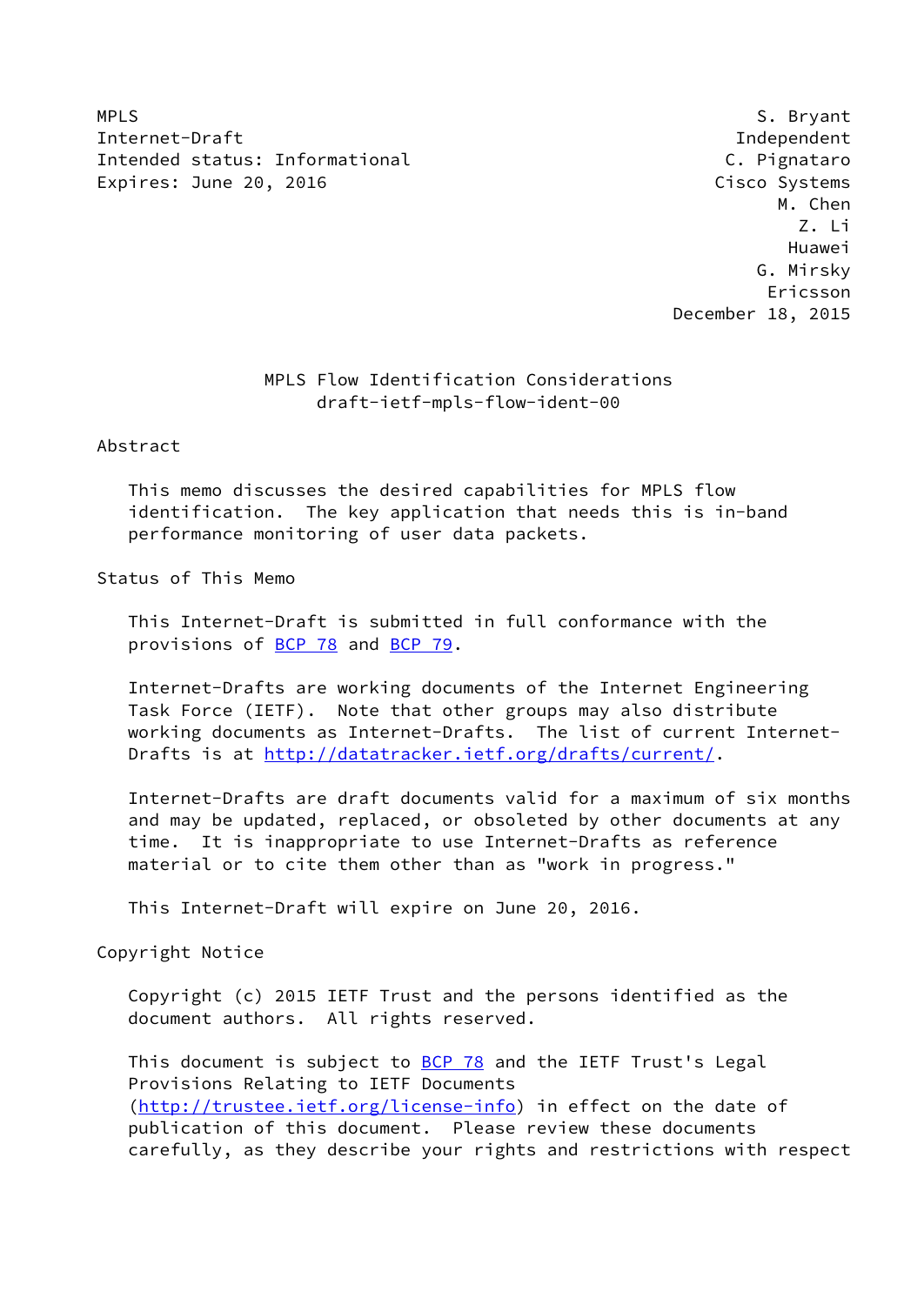<span id="page-1-1"></span>Internet-Draft MPLS FI December 2015

 to this document. Code Components extracted from this document must include Simplified BSD License text as described in Section 4.e of the Trust Legal Provisions and are provided without warranty as described in the Simplified BSD License.

Table of Contents

|                  |                                  |  |  |  |  |  |  |  |  | $\overline{2}$ |
|------------------|----------------------------------|--|--|--|--|--|--|--|--|----------------|
| 2.               |                                  |  |  |  |  |  |  |  |  | $\overline{3}$ |
| 3.               | Loss Measurement Considerations  |  |  |  |  |  |  |  |  | $\overline{3}$ |
| $\overline{4}$ . | Delay Measurement Considerations |  |  |  |  |  |  |  |  | $\overline{4}$ |
| 5.               |                                  |  |  |  |  |  |  |  |  | $\overline{4}$ |
| 6.               |                                  |  |  |  |  |  |  |  |  | $\overline{5}$ |
| 7.               |                                  |  |  |  |  |  |  |  |  | 6              |
| 8.               |                                  |  |  |  |  |  |  |  |  | $\overline{1}$ |
| 9.               |                                  |  |  |  |  |  |  |  |  | $\overline{1}$ |
|                  |                                  |  |  |  |  |  |  |  |  | 8              |
|                  |                                  |  |  |  |  |  |  |  |  | 8              |
|                  |                                  |  |  |  |  |  |  |  |  | 9              |
|                  |                                  |  |  |  |  |  |  |  |  | 9              |
|                  |                                  |  |  |  |  |  |  |  |  | 9              |
|                  |                                  |  |  |  |  |  |  |  |  | 9              |
|                  | Normative References<br>15.1.    |  |  |  |  |  |  |  |  | 9              |
|                  | 15.2. Informative References     |  |  |  |  |  |  |  |  | 9              |
|                  | Authors' Addresses               |  |  |  |  |  |  |  |  | 10             |
|                  |                                  |  |  |  |  |  |  |  |  |                |

## <span id="page-1-0"></span>[1](#page-1-0). Introduction

 This memo discusses the desired capabilities for MPLS flow identification. The key application that needs this is in-band performance monitoring of user data packets.

 There is a need to identify flows in MPLS networks for applications such as packet loss and packet delay measurement. A method of loss and delay measurement in MPLS networks was defined in [[RFC6374](https://datatracker.ietf.org/doc/pdf/rfc6374)]. When used to measure packet loss [\[RFC6374](https://datatracker.ietf.org/doc/pdf/rfc6374)] depends on the use of the injected Operations, Administration, and Maintenance (OAM) packets to designate the beginning and the end of the packet group over which packet loss is being measured. Where the misordering of packets from one group relative to the following group, or misordering of one of the packets being counted relative to the [[RFC6374](https://datatracker.ietf.org/doc/pdf/rfc6374)] packet occurs, then an error will occur in the packet loss measurement. In addition, this packet performance measurement system needs to be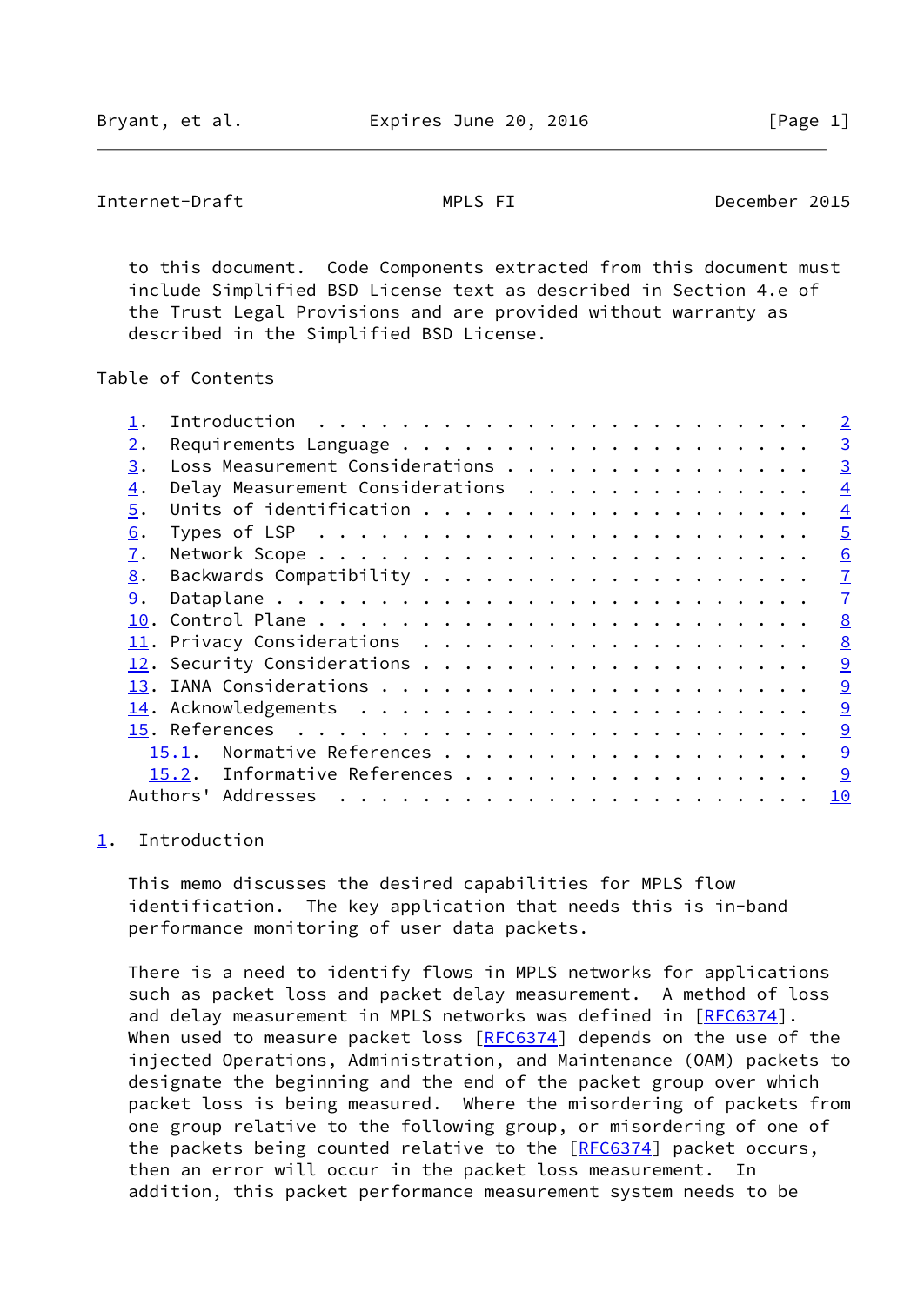extended to deal with different granularities of flow and to address a number of the multi-point cases in which two or more ingress Label Switching Routers (LSRs) could send packets to one or more destinations.

| Bryant, et al. | Expires June 20, 2016 | [Page 2] |
|----------------|-----------------------|----------|
|----------------|-----------------------|----------|

<span id="page-2-1"></span>Internet-Draft MPLS FI December 2015

 Improvements in link and transmission technologies mean that it may be difficult to assess packet loss using active performance measurement methods with synthetic traffic, due to the very low loss rate in normal operation. That, together with more demanding service level requirements, mean that network operators need to be able to measure the loss of the actual user data traffic by using passive performance measurement methods. Any technique deployed needs to be transparent to the end user, and it needs to be assumed that they will not take any active part in the measurement process. Indeed it is important that any flow identification technique be invisible to them and that no remnant of the identification of measurement process leak into their network.

 Additionally where there are multiple traffic sources, such as in multi-point to point and multi-point to multi-point network environments there needs to be a method whereby the sink can distinguish between packets from the various sources, that is to say, that a multi-point to multi-point measurement model needs to be developed.

<span id="page-2-0"></span>[2](#page-2-0). Requirements Language

 The key words "MUST", "MUST NOT", "REQUIRED", "SHALL", "SHALL NOT", "SHOULD", "SHOULD NOT", "RECOMMENDED", "MAY", and "OPTIONAL" in this document are to be interpreted as described in [\[RFC2119](https://datatracker.ietf.org/doc/pdf/rfc2119)].

<span id="page-2-2"></span>[3](#page-2-2). Loss Measurement Considerations

 Modern networks, if not oversubscribed, normally drop very few packets, thus packet loss measurement is highly sensitive to counter errors. Without some form of coloring or batch marking such as that proposed in [\[I-D.tempia-ippm-p3m](#page-9-7)] it may not be possible to achieve the required accuracy in the loss measurement of customer data traffic. Thus where accuracy better than the data link loss performance of a modern optical network is required, it may be economically advantageous, or even a technical requirement, to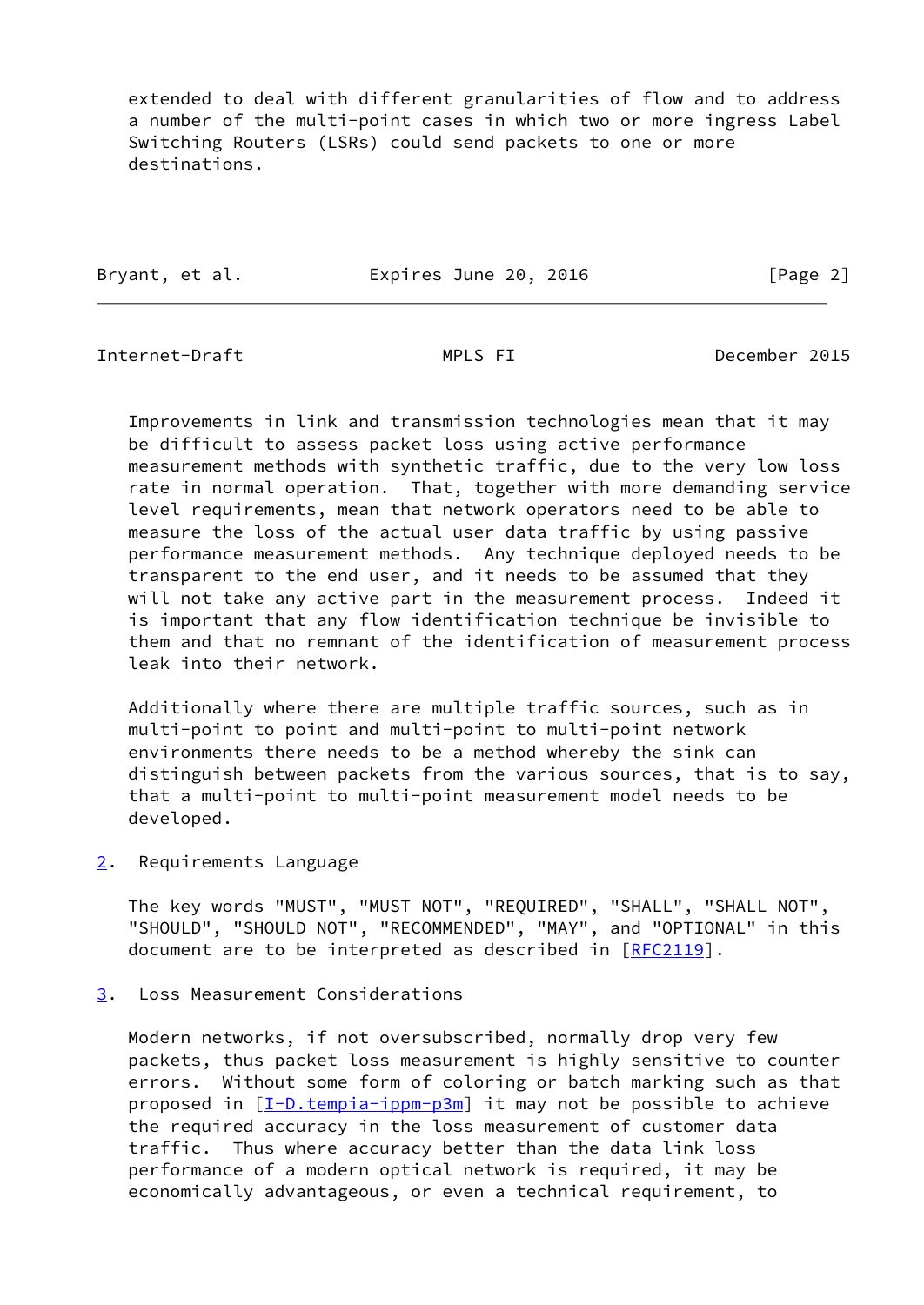include some form of marking in the packets to assign each packet to a particular counter.

 Where this level of accuracy is required and the traffic between a source-destination pair is subject to Equal-Cost Multipath (ECMP) a demarcation mechanism is needed to group the packets into batches. Once a batch is correlated at both ingress and egress, the packet accounting mechanism is then able to operate on the batch of packets which can be accounted for at both the packet ingress and the packet egress. Errors in the accounting are particularly acute in Label Switched Paths (LSPs) subjected to ECMP because the network transit time will be different for the various ECMP paths since:

| Bryant, et al. | Expires June 20, 2016 | [Page 3] |
|----------------|-----------------------|----------|
|----------------|-----------------------|----------|

<span id="page-3-1"></span>Internet-Draft MPLS FI December 2015

- a. The packets may traverse different sets of LSRs.
- b. The packets may depart from different interfaces on different line cards on LSRs
- c. The packets may arrive at different interfaces on different line cards on LSRs.

 A consideration in modifying the identity label (the MPLS label ordinarily used to identify the LSP, Virtual Private Network, Pseudowire etc) to indicate the batch is the impact that this has on the path chosen by the ECMP mechanism. When the member of the ECMP path set is chosen by deep packet inspection a change of batch represented by a change of identity label will have no impact on the ECMP path. Where the path member is chosen by reference to an entropy label [[RFC6790](https://datatracker.ietf.org/doc/pdf/rfc6790)] then changing the batch identifier will not result in a change to the chosen ECMP path. ECMP is so pervasive in multi-point to (multi-) point networks that some method of avoiding accounting errors introduced by ECMP needs to be supported.

<span id="page-3-0"></span>[4](#page-3-0). Delay Measurement Considerations

 Most of the existing delay measurement methods are active measurement that depend on the extra injected test packet to evaluate the delay of a path. With the active measurement method, the rate, numbers and interval between the injected packets may affect the accuracy of the results. Also, for injected test packets, these may not be co-routed with the data traffic due to ECMP. Thus there exists a requirement to measure the delay of the real traffic.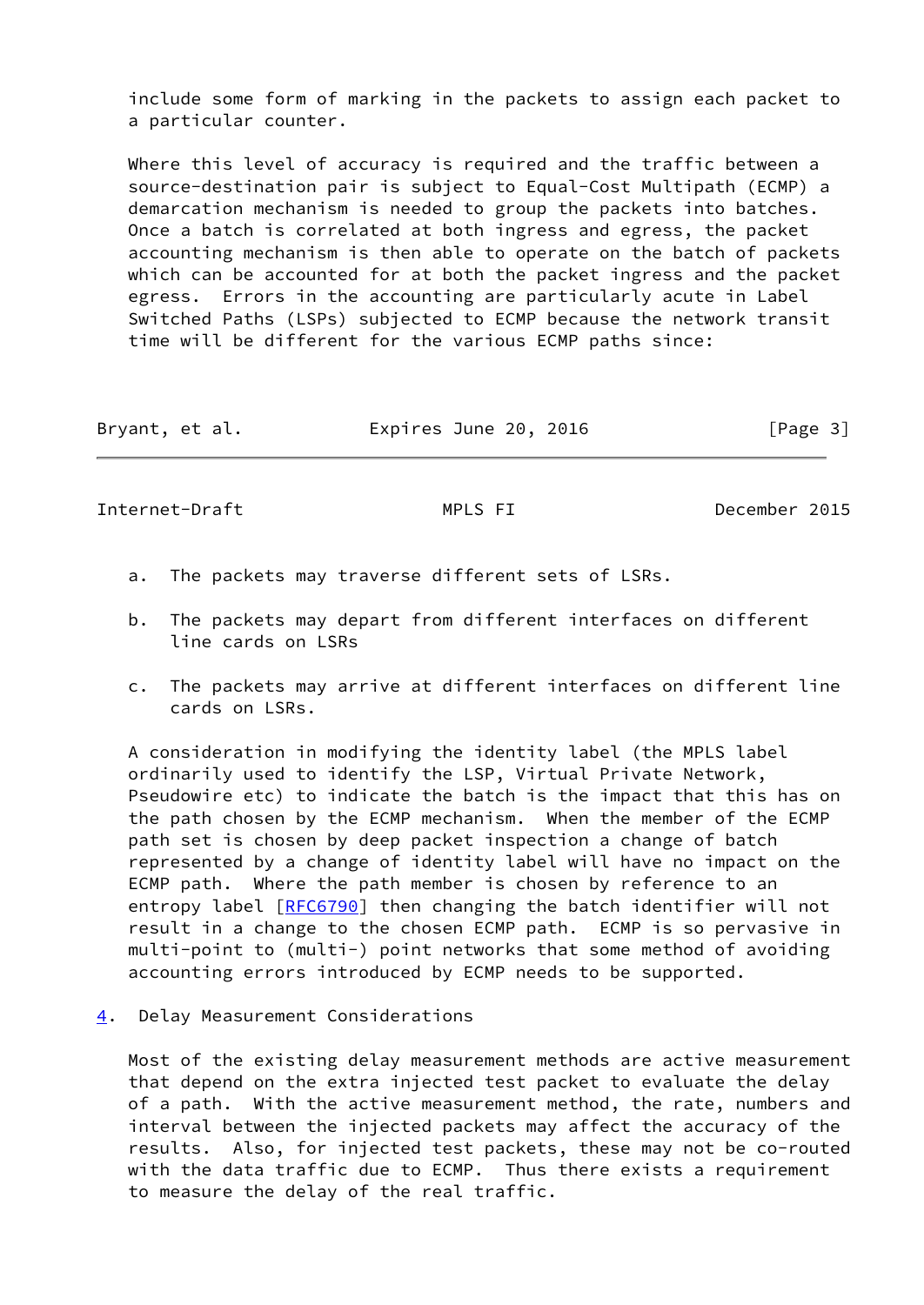For combined loss-delay measurements, both the loss and the delay considerations apply.

<span id="page-4-0"></span>[5](#page-4-0). Units of identification

 The most basic unit of identification is the identity of the node that processed the packet on its entry to the MPLS network. However, the required unit of identification may vary depending on the use case for accounting, performance measurement or other types of packet observations. In particular note that there may be a need to impose identify at several different layers of the MPLS label stack.

This document considers following units of identifications:

- o Per source LSR everything from one source is aggregated.
- o Per group of LSPs chosen by an ingress LSR an ingress LSP aggregates group of LSPs (ex: all LSPs of a tunnel).

| Bryant, et al. | Expires June 20, 2016 | [Page 4] |
|----------------|-----------------------|----------|
|                |                       |          |

<span id="page-4-1"></span>Internet-Draft MPLS FI December 2015

- o Per LSP the basic form.
- o Per flow [\[RFC6790](https://datatracker.ietf.org/doc/pdf/rfc6790)] within an LSP fine graining method.

 Note that a fine grained identity resolution is needed when there is a need to perform these operations on a flow not readily identified by some other element in the label stack. Such fine grained resolution may be possible by deep packet inspection, but this may not always be possible, or it may be desired to minimise processing costs by doing this only in entry to the network, and adding a suitable identifier to the packet for reference by other network elements. An example of such a fine grained case might be traffic from a specific application, or from a specific application from a specific source, particularly if matters related to service level agreement or application performance were being investigated.

 We can thus characterize the identification requirement in the following broad terms:

 o There needs to be some way for an egress LSR to identify the ingress LSR with an appropriate degree of scope. This concept is discussed further in **Section 7.**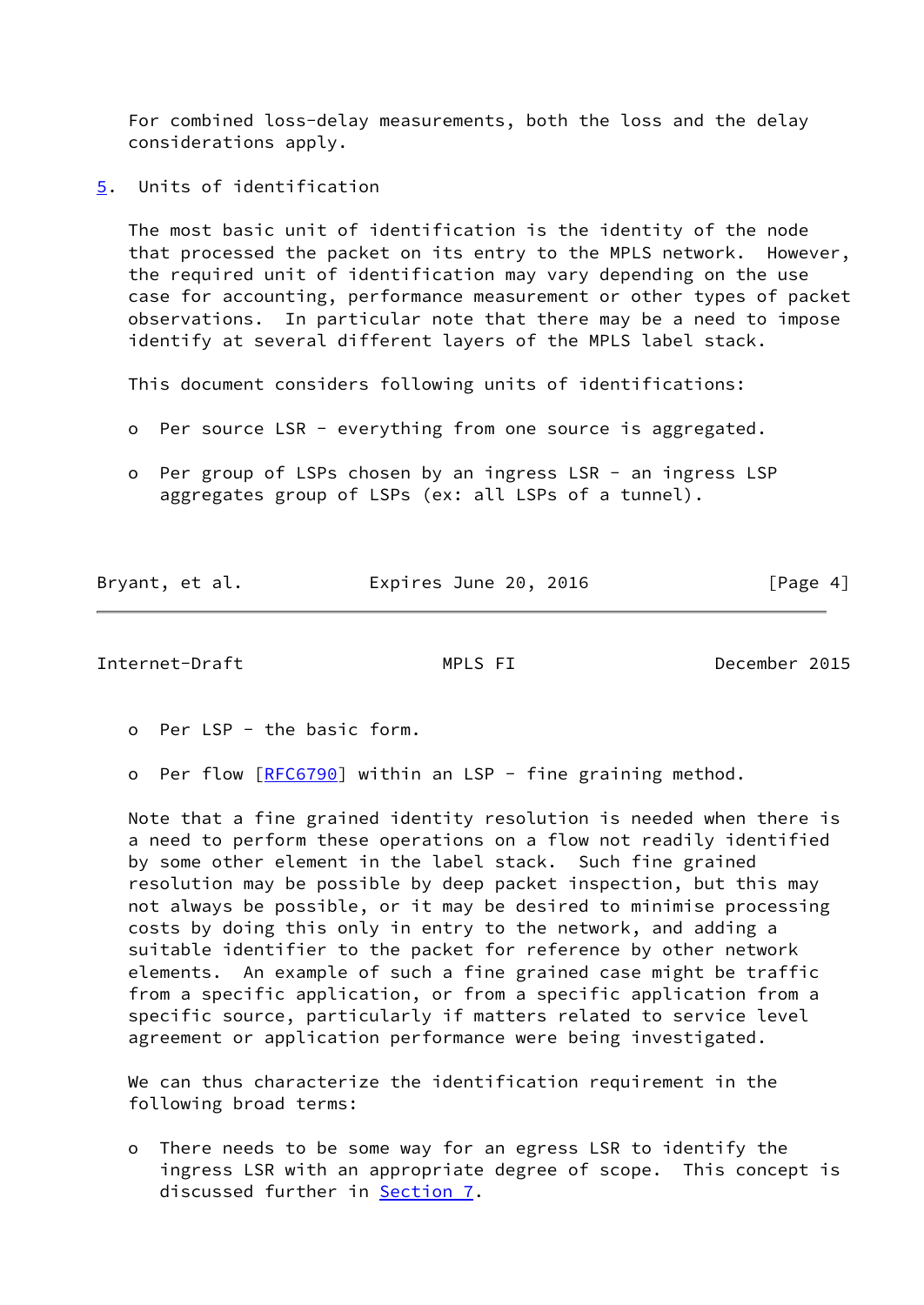- o There needs to be a way to identify a specific LSP at the egress node. This allows for the case of instrumenting multiple LSPs operate between the same pair of nodes. In such cases the identity of the ingress LSR is insufficient.
- o In order to conserve resources such as labels, counters and/or compute cycles it may be desirable to identify an LSP group so that a operation can be performed on the group as an aggregate.
- o There needs to be a way to identify a flow within an LSP. This is necessary when investigating a specific flow that has been aggregated into an LSP.

 The unit of identification and the method of determining which packets constitute a flow will be application or use-case specific and is out of scope of this memo.

<span id="page-5-0"></span>[6](#page-5-0). Types of LSP

We need to consider a number of types of LSP. The two simplest types to monitor are point to point LSPs and point to multi-point LSPs. The ingress LSR for a point to point LSP, such as those created using the Resource Reservation Protocol - Traffic Engineering (RSVP-TE) [\[RFC5420](https://datatracker.ietf.org/doc/pdf/rfc5420)] signalling protocol, or those that conform to the MPLS Transport Profile (MPLS-TP) [\[RFC5654](https://datatracker.ietf.org/doc/pdf/rfc5654)] may be identified by inspection

| Expires June 20, 2016<br>Bryant, et al. | [Page 5] |
|-----------------------------------------|----------|
|-----------------------------------------|----------|

<span id="page-5-1"></span>Internet-Draft MPLS FI December 2015

 of the top label in the stack, since at any provider-edge (PE) or provider (P) router on the path this is unique to the ingress-egress pair at every hop at a given layer in the LSP hierarchy. Provided that penultimate hop popping is disabled, the identity of the ingress LSR of a point to point LSP is available at the egress LSR and thus determining the identity of the ingress LSR must be regarded as a solved problem. Note however that the identity of a flow cannot to be determined without further information being carried in the packet, or gleaned from some aspect of the packet payload.

 In the case of a point to multi-point LSP, and in the absence of Penultimate Hop Popping (PHP) the identity of the ingress LSR may also be inferred from the top label. However, it may not possible to adequately identify the flow from the top label alone, and thus further information may need to be carried in the packet, or gleaned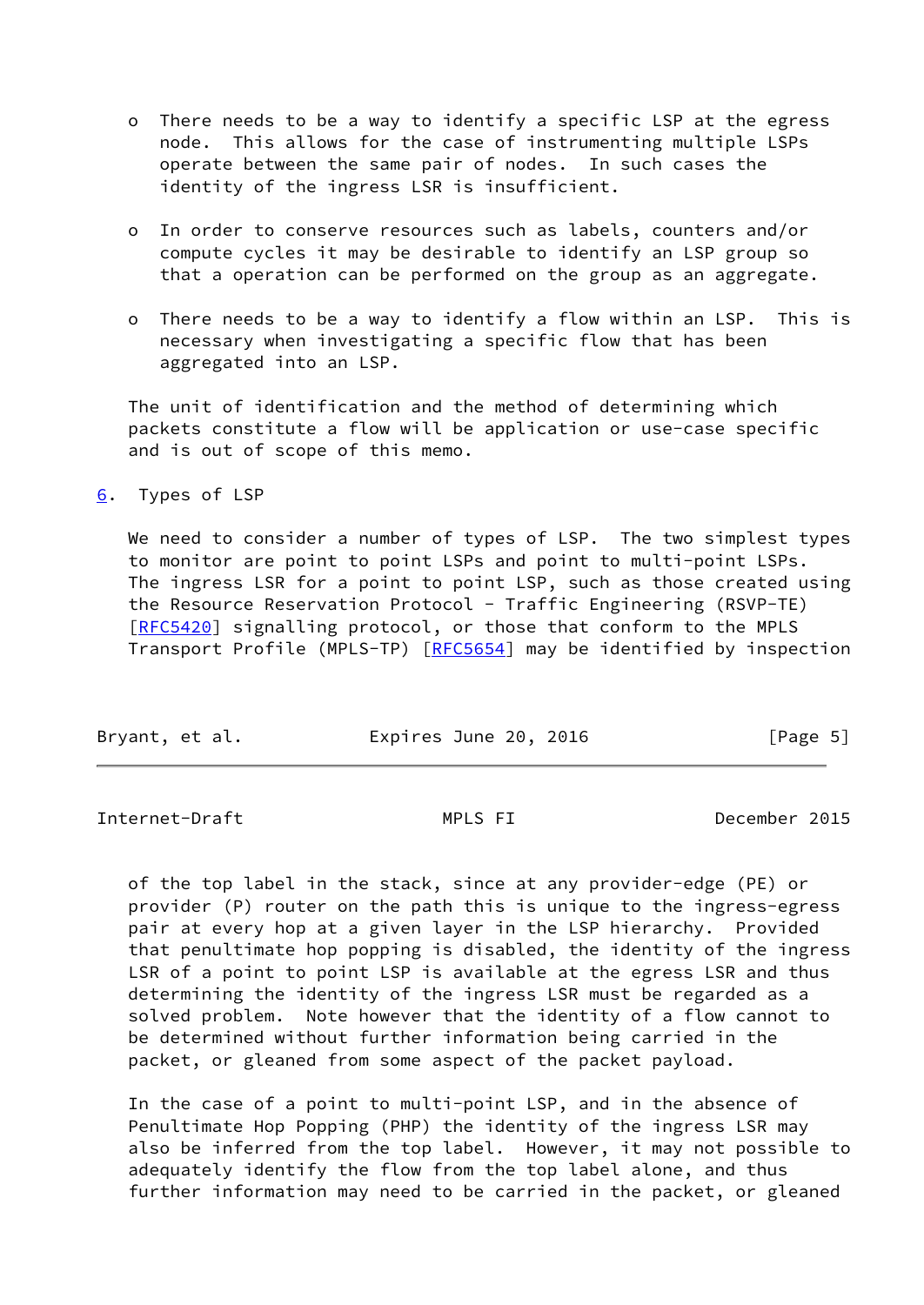from some aspect of the packet payload. In designing any solution it is desirable that a common flow identity solution be used for both point to point and point to multi-point LSP types. Similarly it is desirable that a common method of LSP group identification be used. In the above cases, a context label [\[RFC5331](https://datatracker.ietf.org/doc/pdf/rfc5331)] needs to be used to provide the required identity information. This is widely supported MPLS feature.

 A more interesting case is the case of a multi-point to point LSP. In this case the same label is normally used by multiple ingress or upstream LSRs and hence source identification is not possible by inspection of the top label by the egress LSRs. It is therefore necessary for a packet to be able to explicitly convey any of the identity types described in **[Section 5.](#page-4-0)** 

 Similarly, in the case of a multi-point to multi-point LSP the same label is normally used by multiple ingress or upstream LSRs and hence source identification is not possible by inspection of the top label by egress LSRs. The various types of identity described in [Section 5](#page-4-0) are again needed. Note however, that the scope of the identity may be constrained to be unique within the set of multi-point to multi point LSPs terminating on any common node.

### <span id="page-6-0"></span>[7](#page-6-0). Network Scope

 The scope of identification can be constrained to the set of flows that are uniquely identifiable at an ingress LSR, or some aggregation thereof. There is no question of an ingress LSR seeking assistance from outside the MPLS protocol domain.

 In any solution that constrains itself to carrying the required identity in the MPLS label stack rather than in some different associated data structure, constraints on the label stack size imply

| Bryant, et al. | Expires June 20, 2016 | [Page 6] |
|----------------|-----------------------|----------|
|                |                       |          |

<span id="page-6-2"></span>Internet-Draft MPLS FI December 2015

 that the scope of identity reside within that MPLS domain. For similar reasons the identity scope of a component of an LSP should be constrained to the scope of that LSP.

<span id="page-6-1"></span>[8](#page-6-1). Backwards Compatibility

 In any network it is unlikely that all LSRs will have the same capability to support the methods of identification discussed in this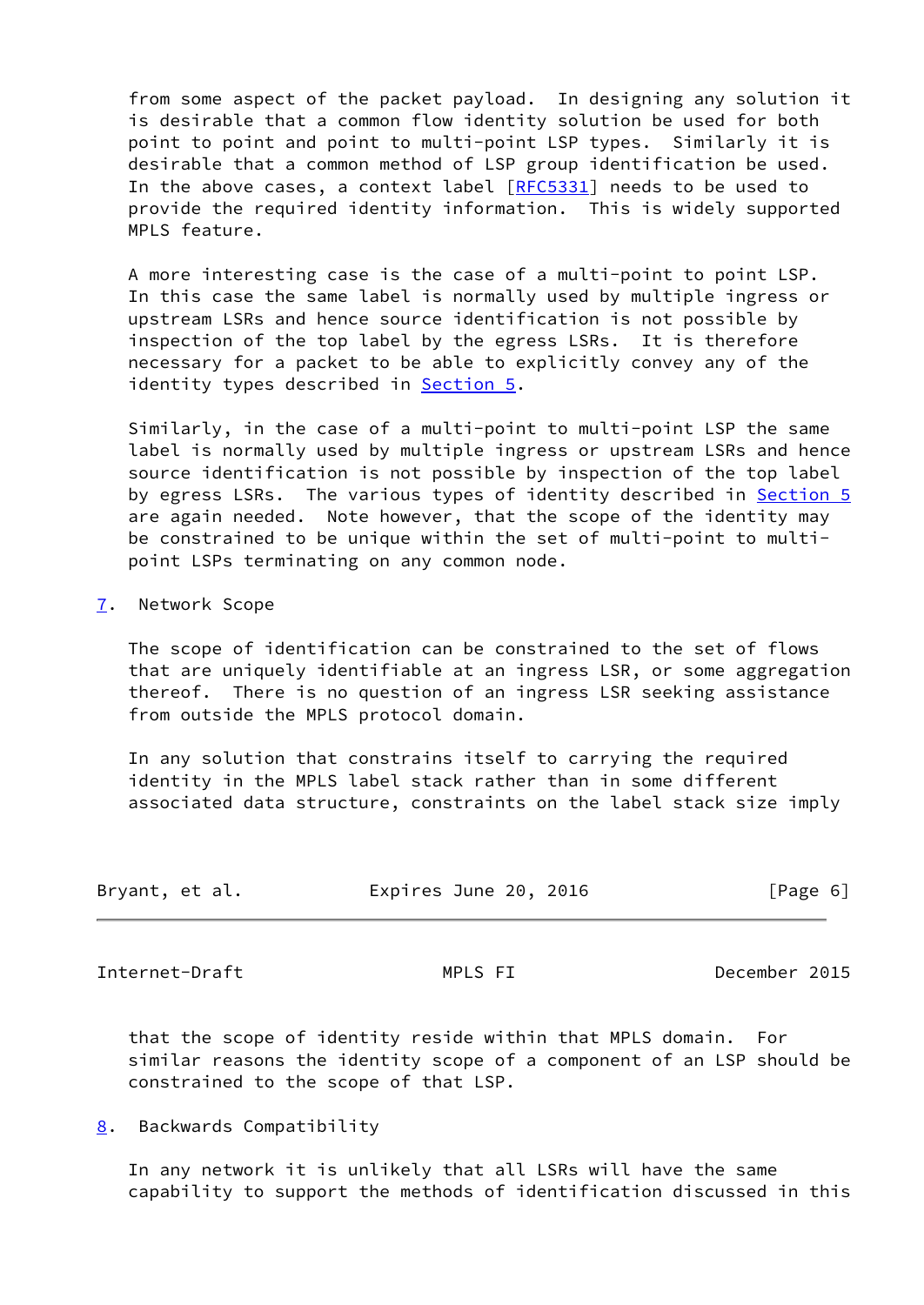memo. It is therefore an important constraint on any flow identity solution that it is backwards compatible with deployed MPLS equipment to the extent that deploying the new feature will not disable anything that currently works on a legacy equipment.

 This is particularly the case when the deployment is incremental or when the feature is not required for all LSRs or all LSPs. Thus in broad the flow identification design MUST support the co-existence of both LSRs that can, and cannot, identify the traffic components described in [Section 5](#page-4-0). In addition the identification of the traffic components described in **Section 5** MUST be an optional feature that is disabled by default. As a design simplification, a solution MAY require that all egress LSRs of a point to multipoint or a multi point to multipoint LSP support the identification type in use so that a single packet can be correctly processed by all egress devices. The corollary of this last point is that either all egress LSRs are enabled to support the required identity type, or none of them are.

#### <span id="page-7-0"></span>[9](#page-7-0). Dataplane

 There is a huge installed base of MPLS equipment, typically this type of equipment remains in service for an extended period of time, and in many cases hardware constraints mean that it is not possible to upgrade its dataplane functionality. Changes to the MPLS data plane are therefore expensive to implement, add complexity to the network, and may significantly impact the deployability of a solution that requires such changes. For these reasons, the MPLS designers have set a very high bar to changes to the MPLS data plane, and only a very small number have been adopted. Hence, it is important that the method of identification must minimize changes to the MPLS data plane. Ideally method(s) of identification that require no changes to the MPLS data plane should be given preferential consideration. If a method of identification makes a change to the data plane is chosen it will need to have a significant advantage over any method that makes no change, and the advantage of the approach will need to be carefully evaluated and documented. If a change is necessary to the MPLS data plane proves necessary, it should be (a) be as small a change as possible and (b) be a general purpose method so as to maximise its use for future applications. It is imperative that, as

Bryant, et al. **Expires June 20, 2016** [Page 7]

<span id="page-7-1"></span>Internet-Draft MPLS FI December 2015

far as can be foreseen, any necessary change made to the MPLS data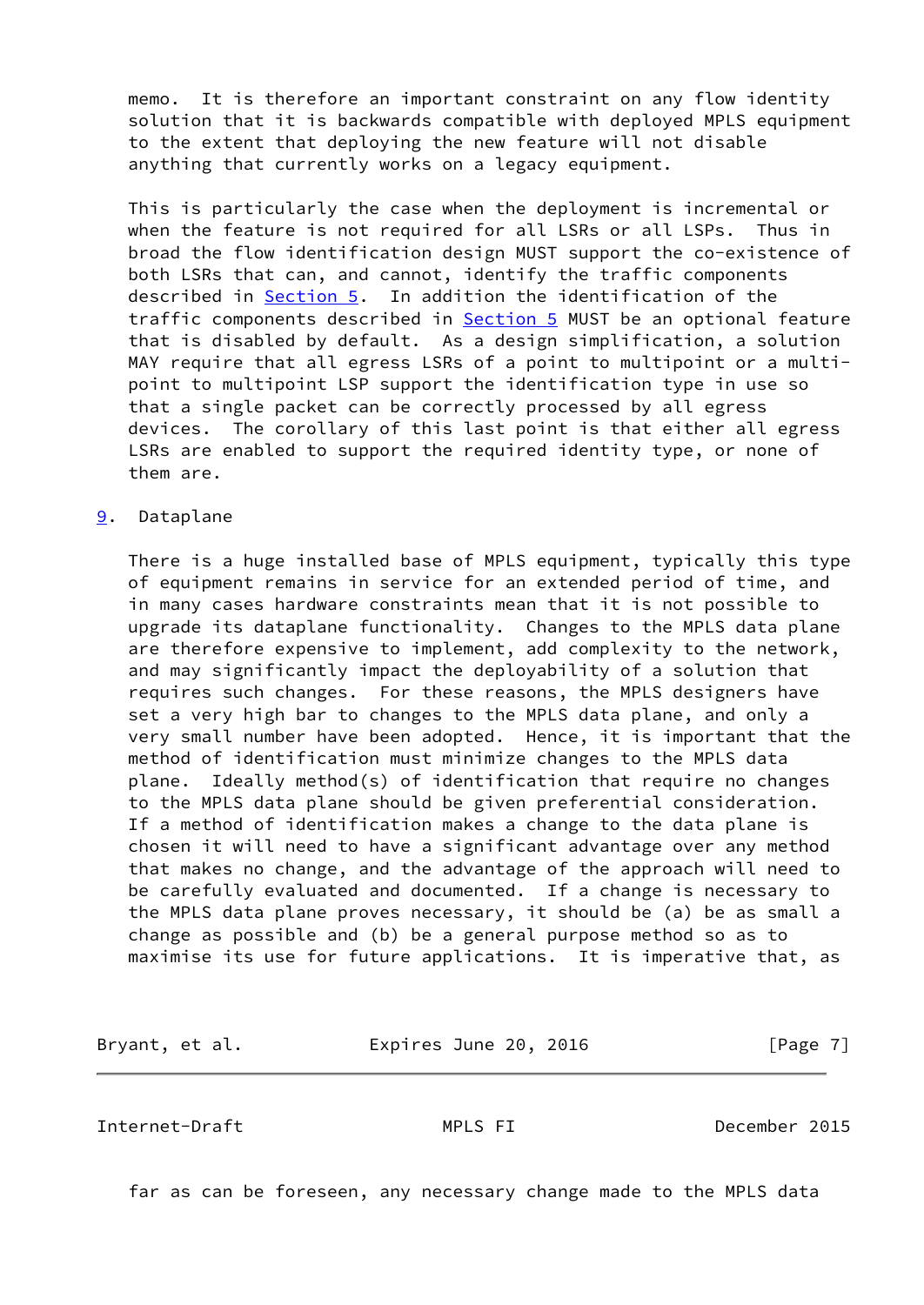plane does not impose any foreseeable future limitation on the MPLS data plane.

 Stack size is an issue with many MPLS implementations both as a result of hardware limitations, and due to the impact on networks and applications where a large number of small payloads need to be transported In particular one MPLS payload may be carried inside another. For example one LSP may be carried over another LSP, or a PW or similar multiplexing construct may be carried over an LSP and identification may be required at both layers. Of particular concern is the implementation of low cost edge LSRs that for cost reasons have a significant limit on the number of Label Stack Elements (LSEs) that they can impose or dispose. Therefore, any method of identity MUST NOT consume an excessive number of unique labels, and MUST NOT result in an excessive increase in the size of the label stack.

 The MPLS data plane design provides two types of special purpose labels: the original 16 reserved labels and the much larger set of special purpose labels defined in [[RFC7274](https://datatracker.ietf.org/doc/pdf/rfc7274)]. The original reserved labels need one LSE, and the newer [[RFC7274\]](https://datatracker.ietf.org/doc/pdf/rfc7274) special purpose labels need two LSEs. Given the tiny number of original reserved labels, it is core to the MPLS design philosophy that this scarce resource is only used when it is absolutely necessary. Using a single LSE reserved or special purpose label to encode flow identity thus requires two stack entries, one for the reserved label and one for the flow identity. The larger set of [[RFC7274](https://datatracker.ietf.org/doc/pdf/rfc7274)] labels requires two labels stack entries for the special purpose label itself and hence a total of three label stack entries to encode the flow identity.

The use of special purpose labels (SPL) [\[RFC7274](https://datatracker.ietf.org/doc/pdf/rfc7274)] as part of a method to encode the identity information therefore has a number of undesirable implications for the data plane and hence whilst a solution may use SPL(s), methods that do not require SPLs need to be carefully considered.

### <span id="page-8-0"></span>[10.](#page-8-0) Control Plane

 Any flow identity design should both seek to minimise the complexity of the control plane and should minimise the amount of label co ordination needed amongst LSRs.

#### <span id="page-8-1"></span>[11.](#page-8-1) Privacy Considerations

 The inclusion of originating and/or flow information in a packet provides more identity information and hence potentially degrades the privacy of the communication. Recent IETF concerns on pervasive monitoring [[RFC7258\]](https://datatracker.ietf.org/doc/pdf/rfc7258) would lead it to prefer a solution that does not

Bryant, et al. **Expires June 20, 2016** [Page 8]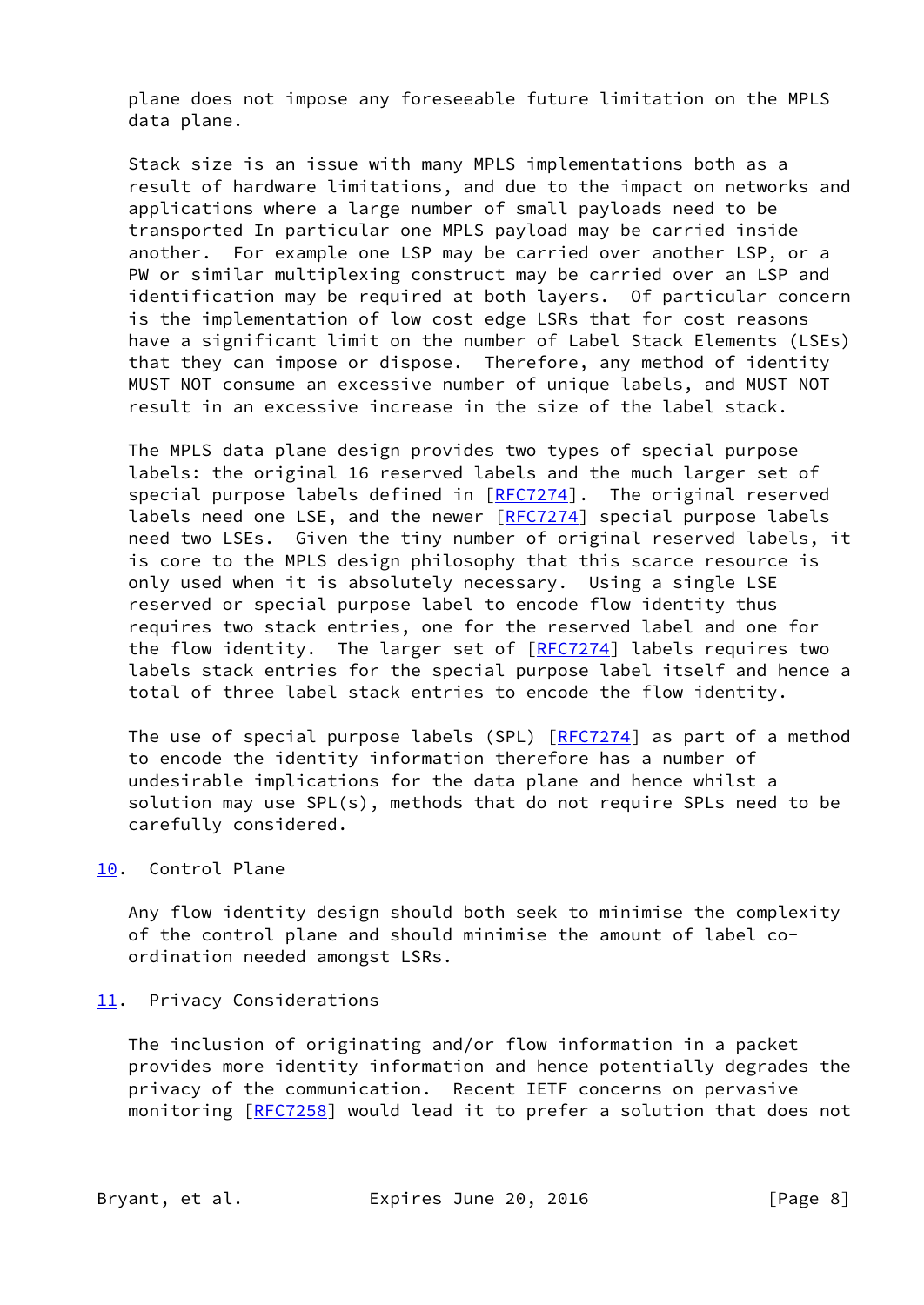<span id="page-9-1"></span> degrade the privacy of user traffic below that of an MPLS network not implementing the flow identification feature. The minimizing the scope of the identity indication can be useful in minimizing the observability of the flow characteristics.

<span id="page-9-0"></span>[12.](#page-9-0) Security Considerations

 Any solution to the flow identification needs must not degrade the security of the MPLS network below that of an equivalent network not deploying the specified identity solution. Propagation of identification information outside the MPLS network imposing it must be disabled by default. Any solution should provide for the restriction of the identity information to those components of the network that need to know it. It is thus desirable to limit the knowledge of the identify of an endpoint to only those LSRs that need to participate in traffic flow.

<span id="page-9-2"></span>[13.](#page-9-2) IANA Considerations

This memo has no IANA considerations.

<span id="page-9-3"></span>[14.](#page-9-3) Acknowledgements

 The authors thank Nobo Akiya (nobo@cisco.com), Nagendra Kumar Nainar (naikumar@cisco.com) and George Swallow (swallow@cisco.com) for their comments.

- <span id="page-9-4"></span>[15.](#page-9-4) References
- <span id="page-9-5"></span>[15.1](#page-9-5). Normative References
	- [RFC2119] Bradner, S., "Key words for use in RFCs to Indicate Requirement Levels", [BCP 14](https://datatracker.ietf.org/doc/pdf/bcp14), [RFC 2119](https://datatracker.ietf.org/doc/pdf/rfc2119), DOI 10.17487/RFC2119, March 1997, <<http://www.rfc-editor.org/info/rfc2119>>.

# <span id="page-9-6"></span>[15.2](#page-9-6). Informative References

<span id="page-9-7"></span>[I-D.tempia-ippm-p3m]

 Capello, A., Cociglio, M., Fioccola, G., Castaldelli, L., and A. Bonda, "A packet based method for passive performance monitoring", [draft-tempia-ippm-p3m-02](https://datatracker.ietf.org/doc/pdf/draft-tempia-ippm-p3m-02) (work in progress), October 2015.

 [RFC5331] Aggarwal, R., Rekhter, Y., and E. Rosen, "MPLS Upstream Label Assignment and Context-Specific Label Space",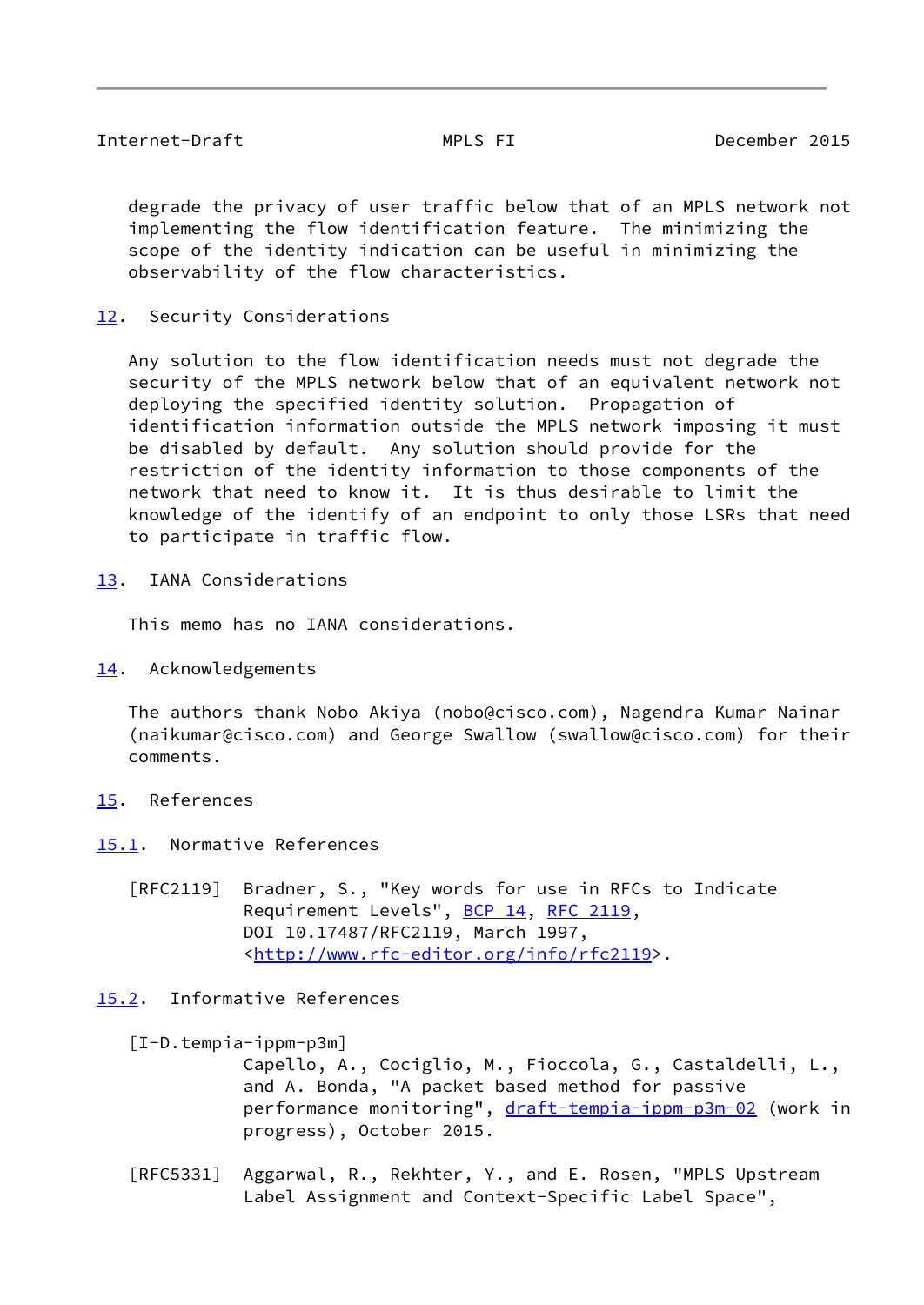<span id="page-10-0"></span>Internet-Draft MPLS FI December 2015

- [RFC5420] Farrel, A., Ed., Papadimitriou, D., Vasseur, JP., and A. Ayyangarps, "Encoding of Attributes for MPLS LSP Establishment Using Resource Reservation Protocol Traffic Engineering (RSVP-TE)", [RFC 5420,](https://datatracker.ietf.org/doc/pdf/rfc5420) DOI 10.17487/RFC5420, February 2009, <<http://www.rfc-editor.org/info/rfc5420>>.
- [RFC5654] Niven-Jenkins, B., Ed., Brungard, D., Ed., Betts, M., Ed., Sprecher, N., and S. Ueno, "Requirements of an MPLS Transport Profile", [RFC 5654,](https://datatracker.ietf.org/doc/pdf/rfc5654) DOI 10.17487/RFC5654, September 2009, <<http://www.rfc-editor.org/info/rfc5654>>.
- [RFC6374] Frost, D. and S. Bryant, "Packet Loss and Delay Measurement for MPLS Networks", [RFC 6374,](https://datatracker.ietf.org/doc/pdf/rfc6374) DOI 10.17487/RFC6374, September 2011, <<http://www.rfc-editor.org/info/rfc6374>>.
- [RFC6790] Kompella, K., Drake, J., Amante, S., Henderickx, W., and L. Yong, "The Use of Entropy Labels in MPLS Forwarding", [RFC 6790,](https://datatracker.ietf.org/doc/pdf/rfc6790) DOI 10.17487/RFC6790, November 2012, <<http://www.rfc-editor.org/info/rfc6790>>.
- [RFC7258] Farrell, S. and H. Tschofenig, "Pervasive Monitoring Is an Attack", [BCP 188,](https://datatracker.ietf.org/doc/pdf/bcp188) [RFC 7258](https://datatracker.ietf.org/doc/pdf/rfc7258), DOI 10.17487/RFC7258, May 2014, [<http://www.rfc-editor.org/info/rfc7258](http://www.rfc-editor.org/info/rfc7258)>.
- [RFC7274] Kompella, K., Andersson, L., and A. Farrel, "Allocating and Retiring Special-Purpose MPLS Labels", [RFC 7274](https://datatracker.ietf.org/doc/pdf/rfc7274), DOI 10.17487/RFC7274, June 2014, <<http://www.rfc-editor.org/info/rfc7274>>.

Authors' Addresses

 Stewart Bryant Independent

Email: stewart.bryant@gmail.com

Carlos Pignataro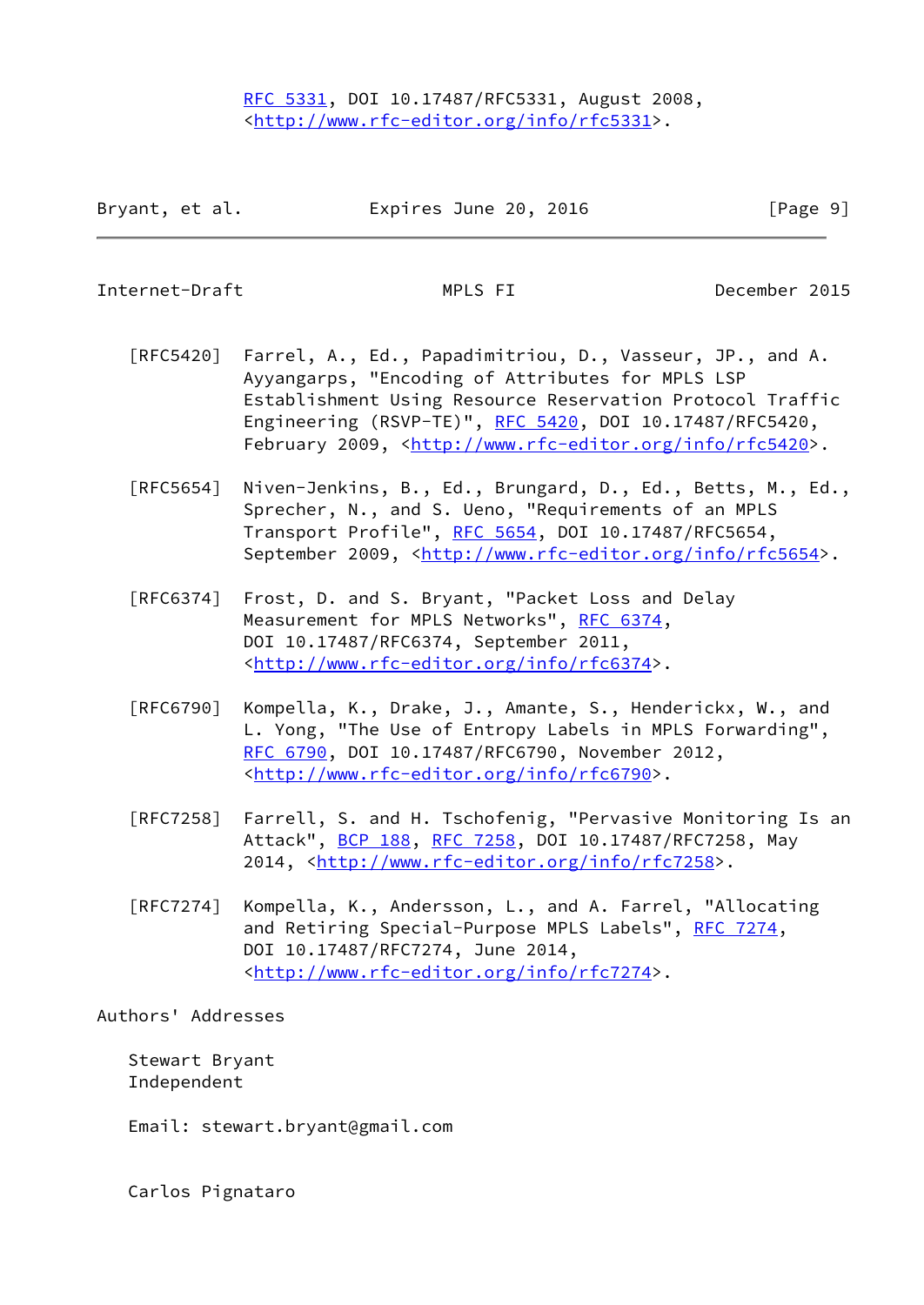| Cisco Systems               |                           |               |  |  |  |  |  |  |  |  |
|-----------------------------|---------------------------|---------------|--|--|--|--|--|--|--|--|
|                             | Email: cpignata@cisco.com |               |  |  |  |  |  |  |  |  |
| Mach Chen<br>Huawei         |                           |               |  |  |  |  |  |  |  |  |
| Email: mach.chen@huawei.com |                           |               |  |  |  |  |  |  |  |  |
| Bryant, et al.              | Expires June 20, 2016     | [Page 10]     |  |  |  |  |  |  |  |  |
| Internet-Draft              | MPLS FI                   | December 2015 |  |  |  |  |  |  |  |  |
| Zhenbin Li<br>Huawei        |                           |               |  |  |  |  |  |  |  |  |
| Email: lizhenbin@huawei.com |                           |               |  |  |  |  |  |  |  |  |

 Gregory Mirsky Ericsson

Email: gregory.mirsky@ericsson.com